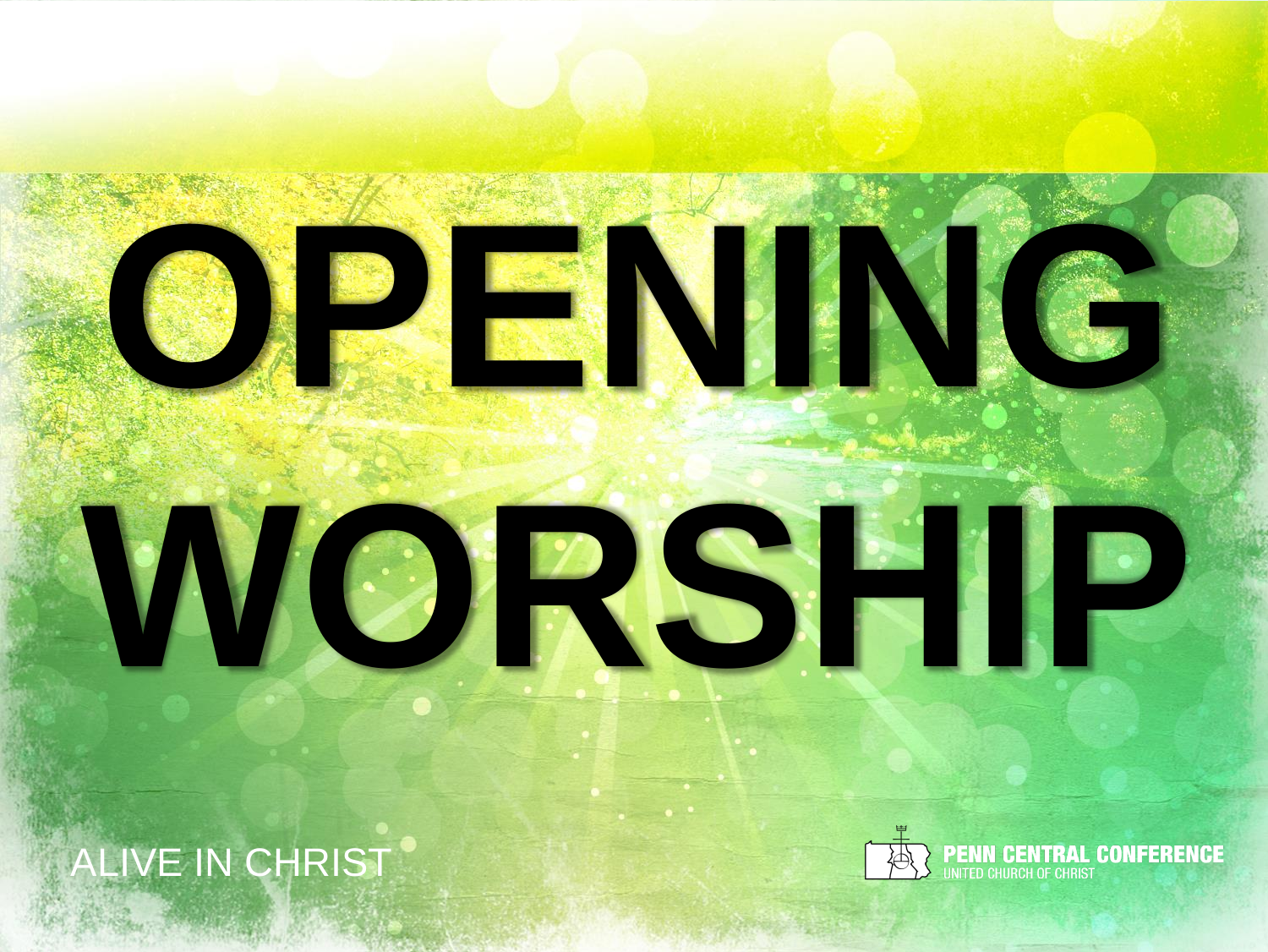#### **GATHERING**

One: Transforming God, we gather as individuals and as a community to celebrate and give thanks for your great mercy and compassion. We gather to celebrate God's faithfulness and revitalizing powers.

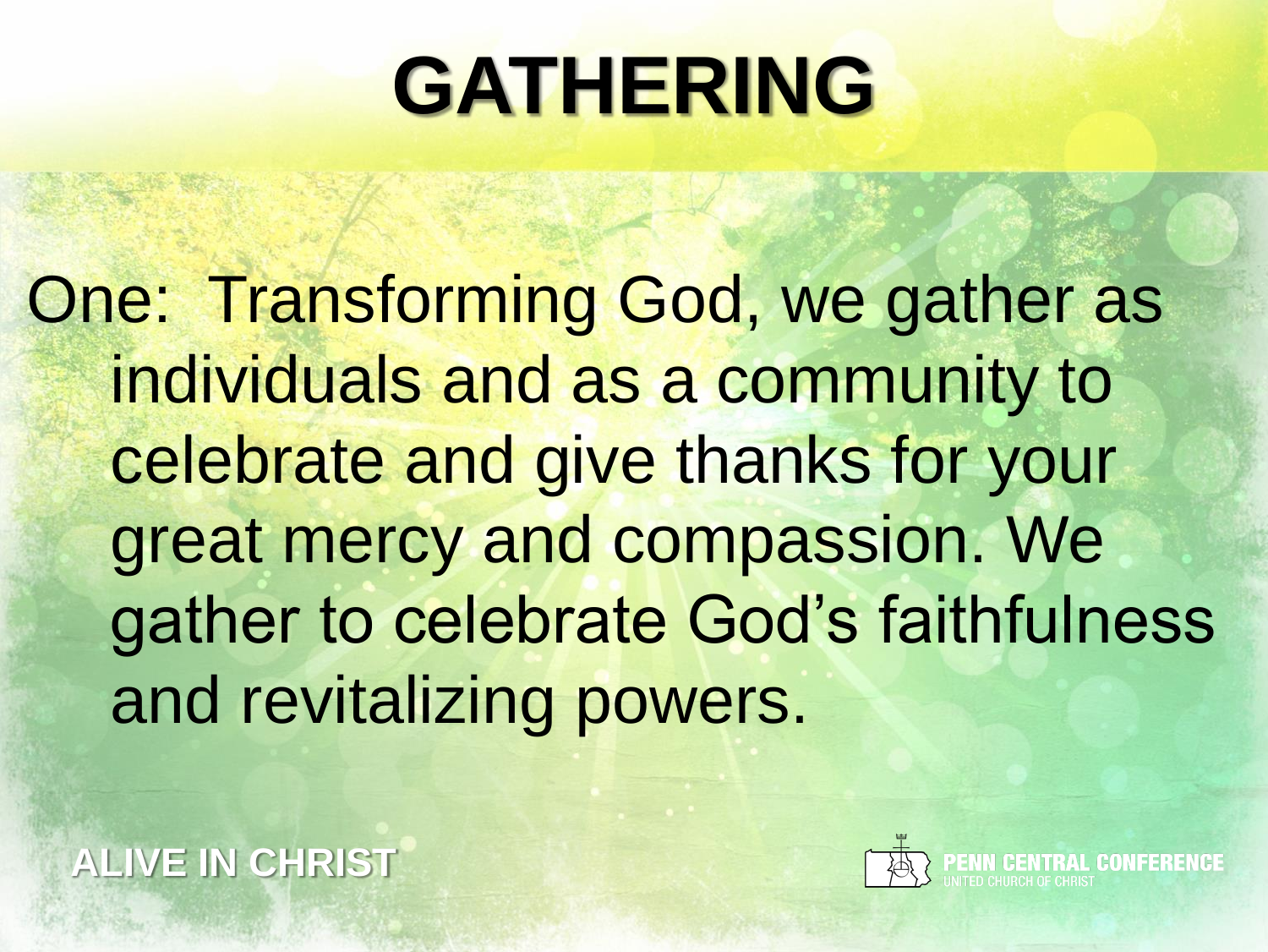### **GATHERING**

**ALL sing: Joyful, joyful, we adore you, God of glory, Lord of love; Hearts unfold like flowers before you, opening to the sun above. Melt the clouds of sin and sadness; drive the storms of doubt away; Giver of immortal gladness, fill us with the light of day!**

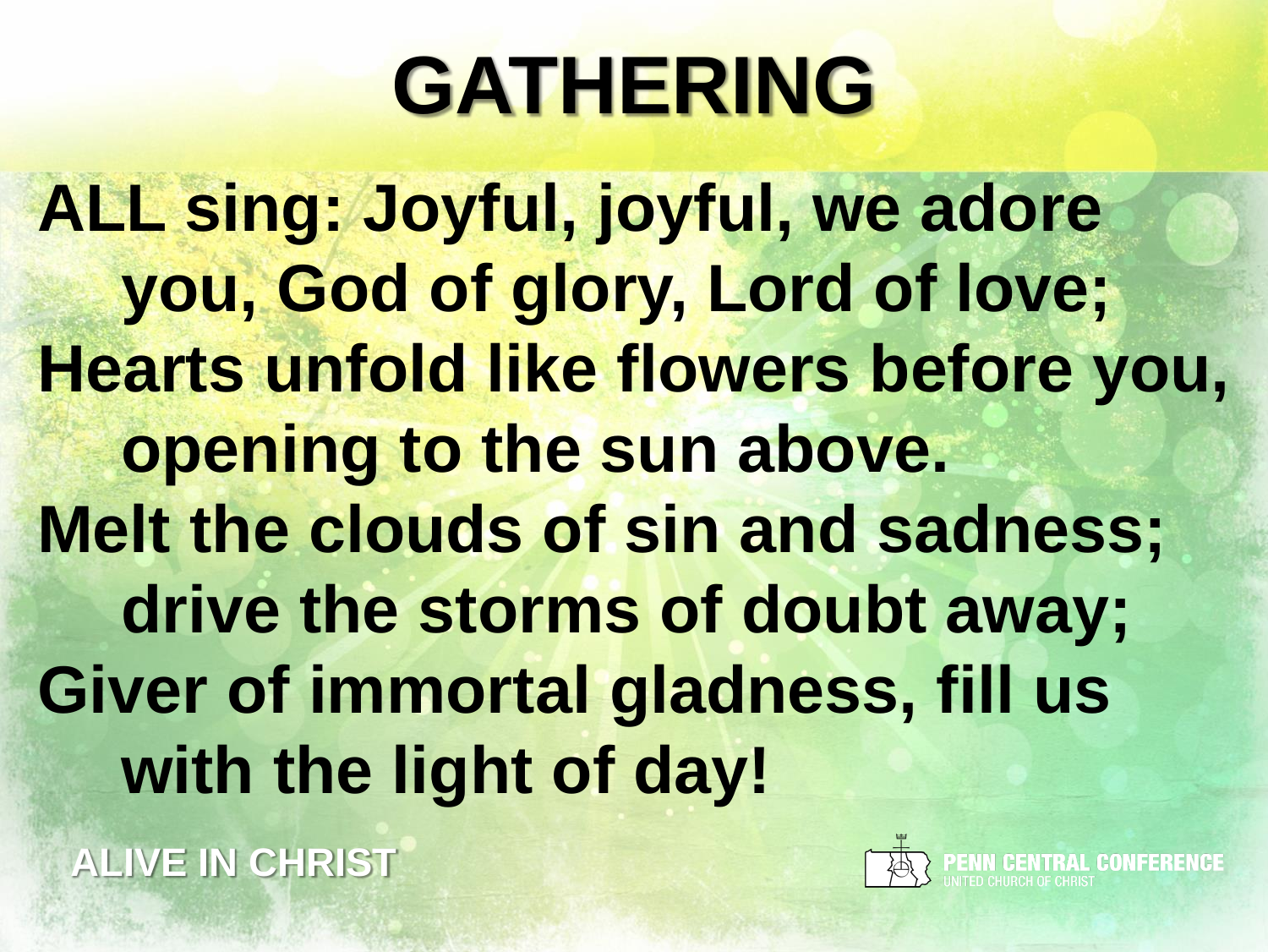One: God of hope, we gather to give thanks and praise for the way you lift us up and set us on the firm foundation of your abiding presence. God of miraculous grace, we honor and bless your healing powers.

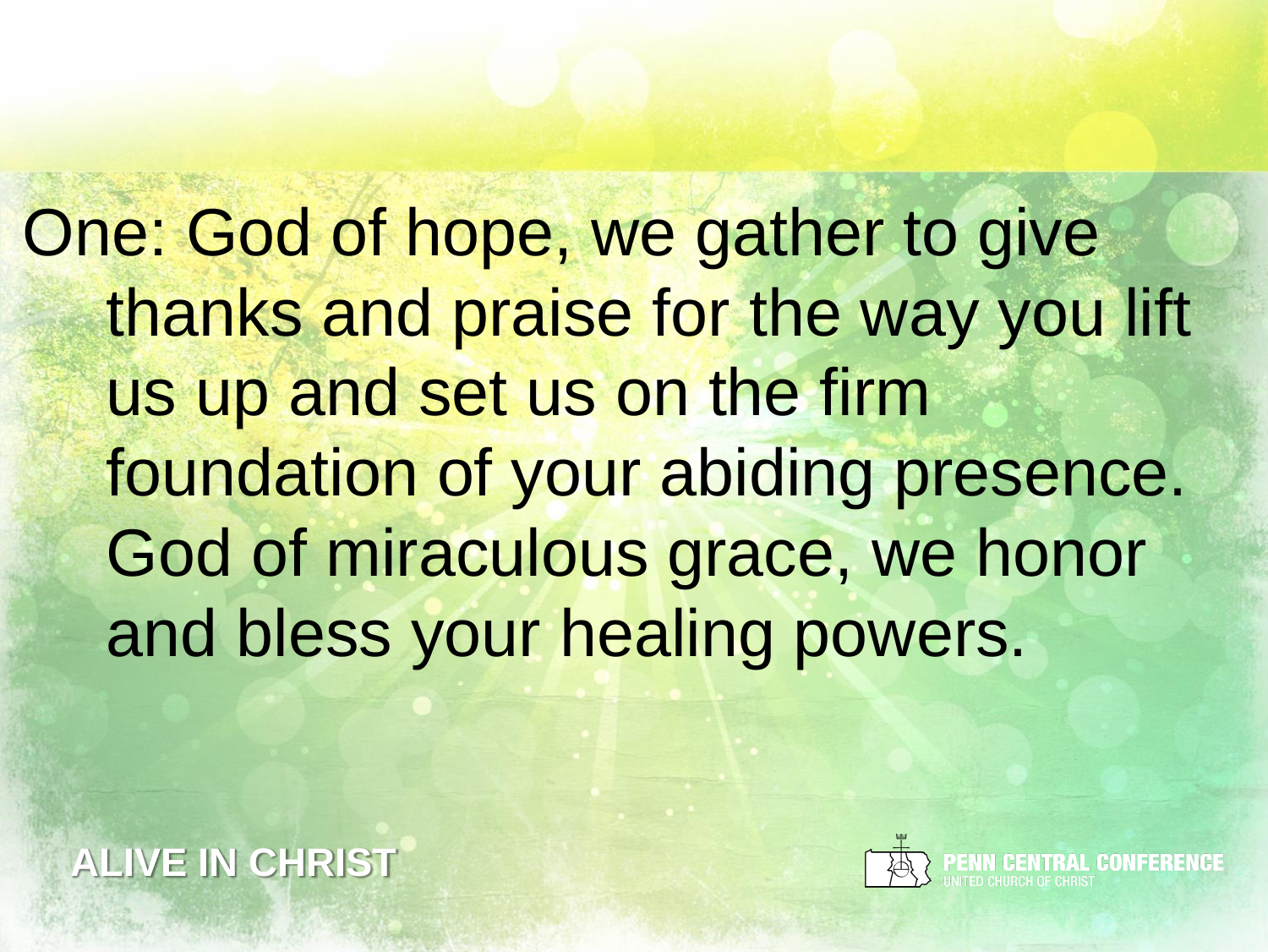**ALL sing: You are giving and forgiving, Ever blessing, ever blest, Wellspring of the joy of living, Ocean depth of happy rest! Loving Spirit, Father, Mother, All who love belong to you; Teach us how to love each other, By that love our joy renew.**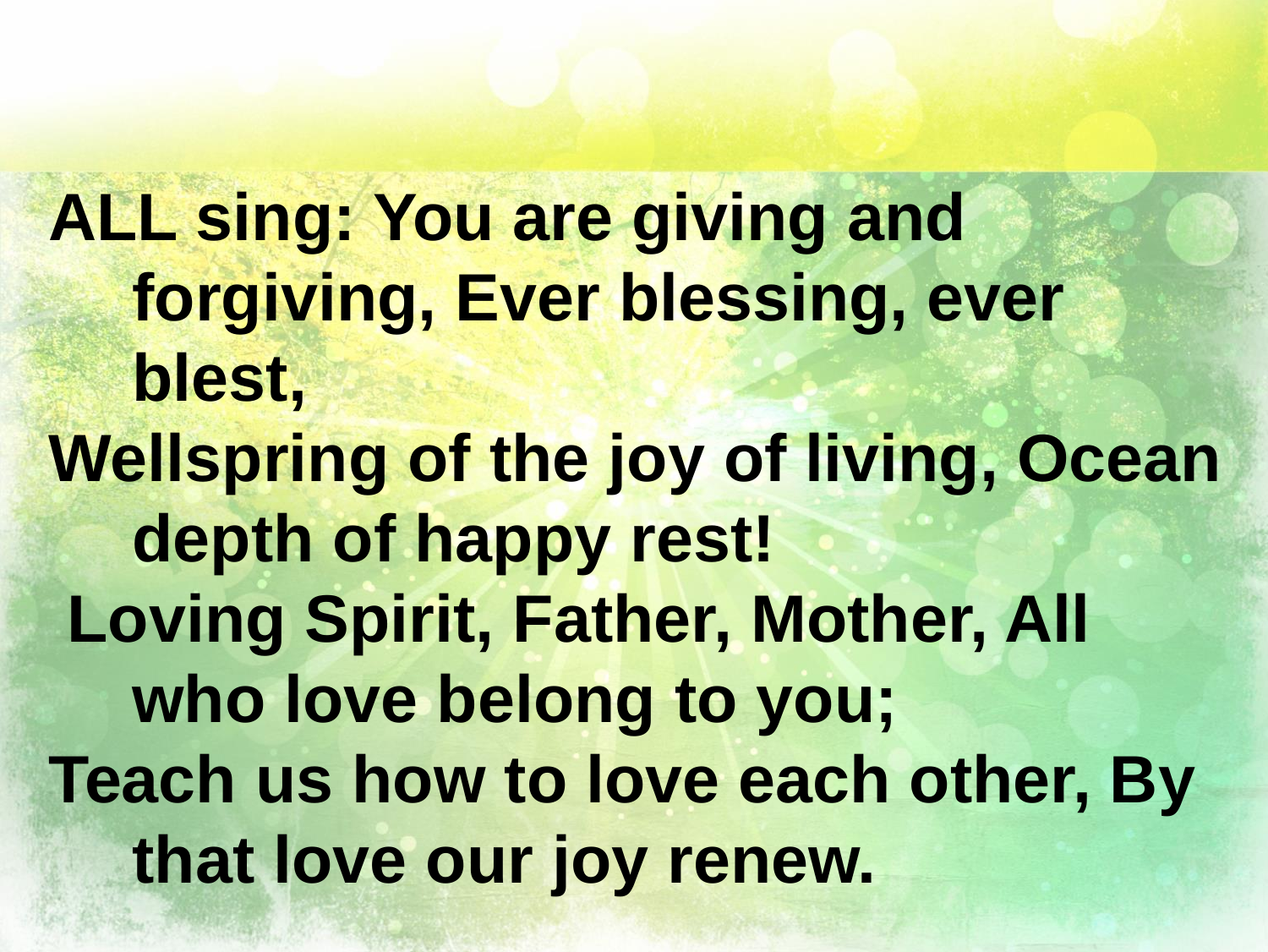**ALIVE IN CHRIST** One: Trustworthy God, we come to rejoice in the generosity of our God, whose unfailing love and mercy for us is not ever held back from us. Oh, the joys of those who trust the Lord, and who have shared with others, the good news of God's tender mercies and liberating powers.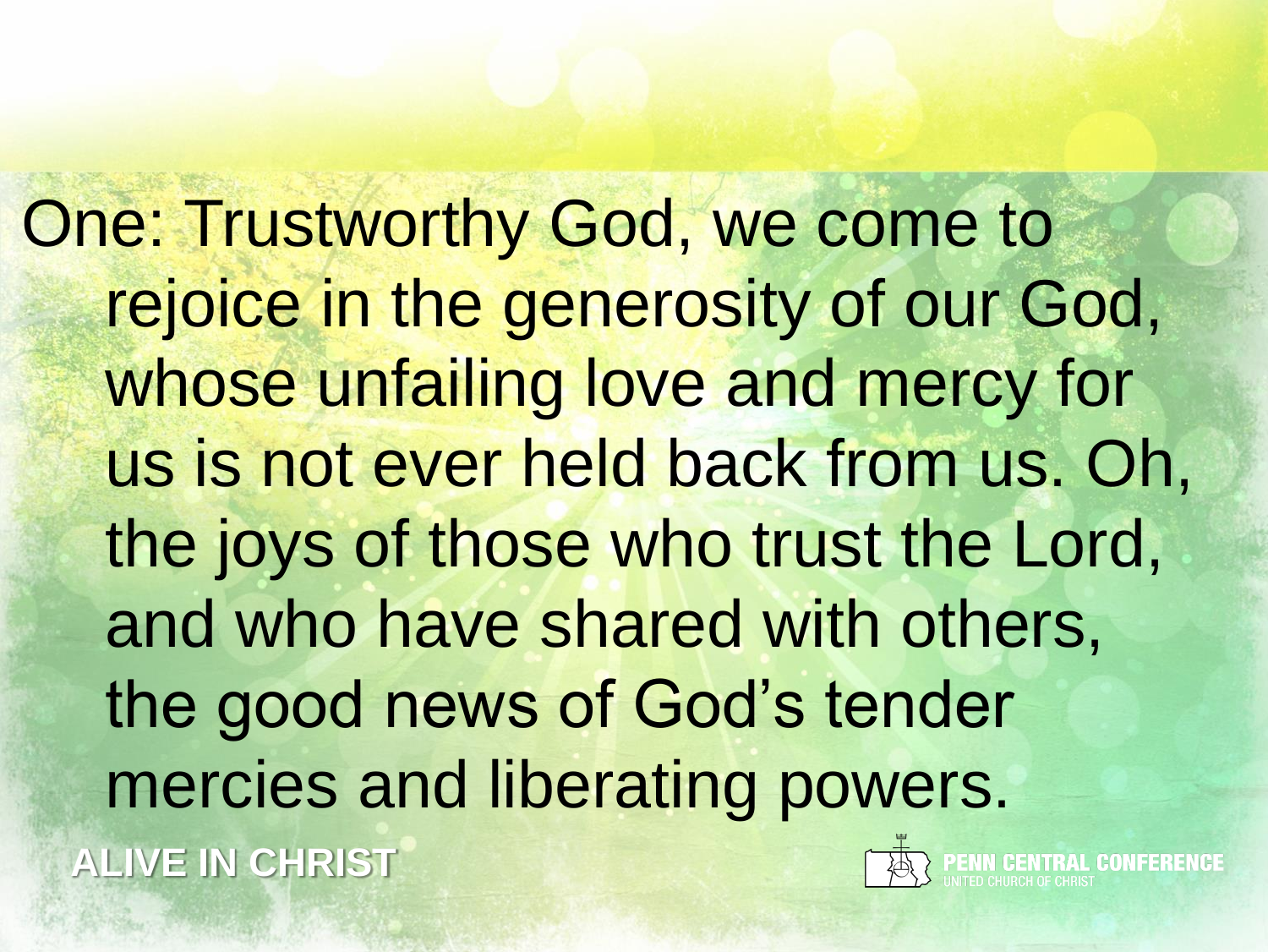**ALL sing: Mortals, join the mighty chorus which the morning stars began; Boundless love is reigning over us, reconciling race and clan. Ever singing, move we forward, faithful in the midst of strife, Joyful music leads us onward in the triumph song of life. AMEN**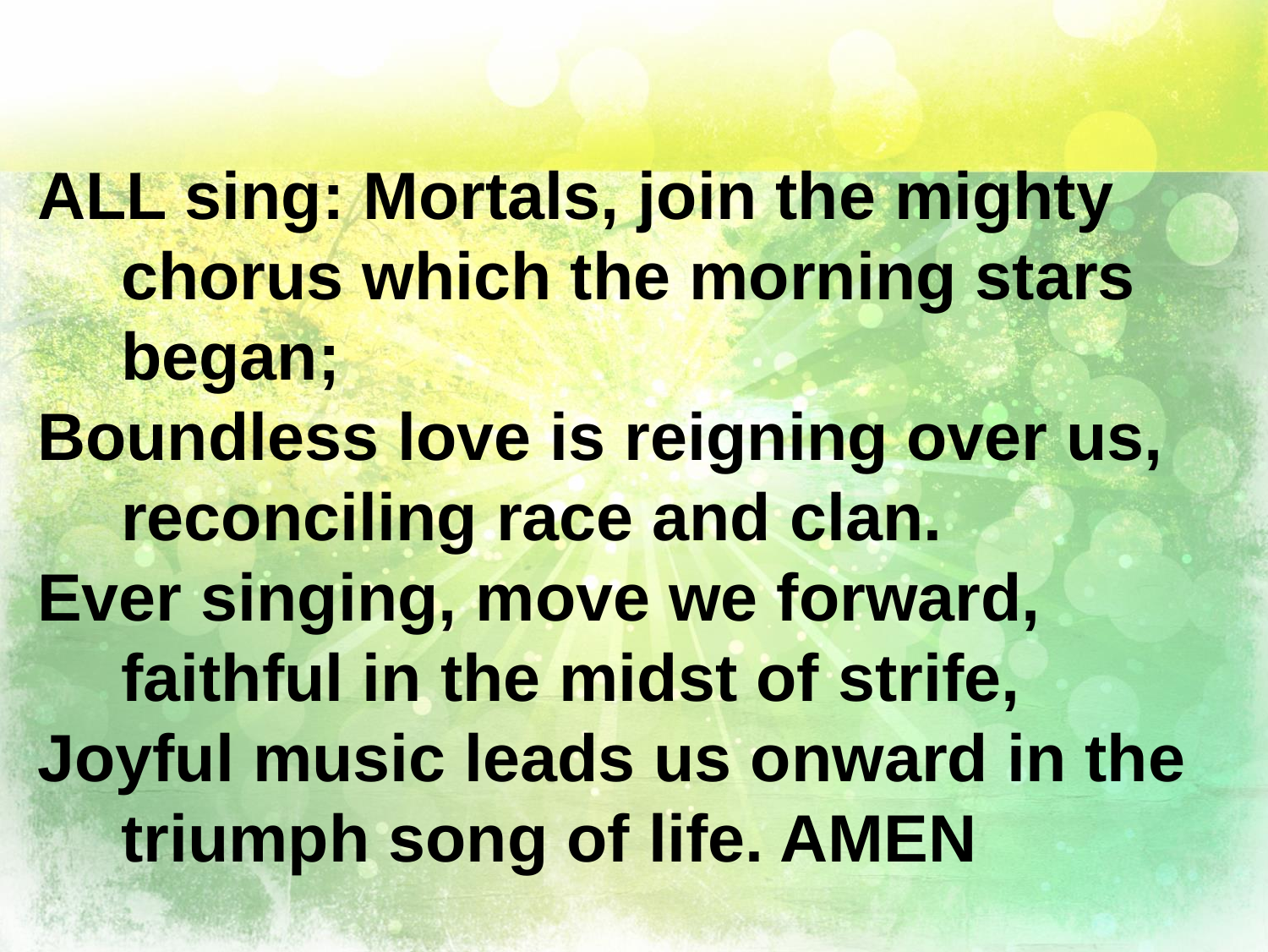# **"Resurgence"**

# **Rev. Dr. Bruce Druckenmiller Trinity, Waynesboro**

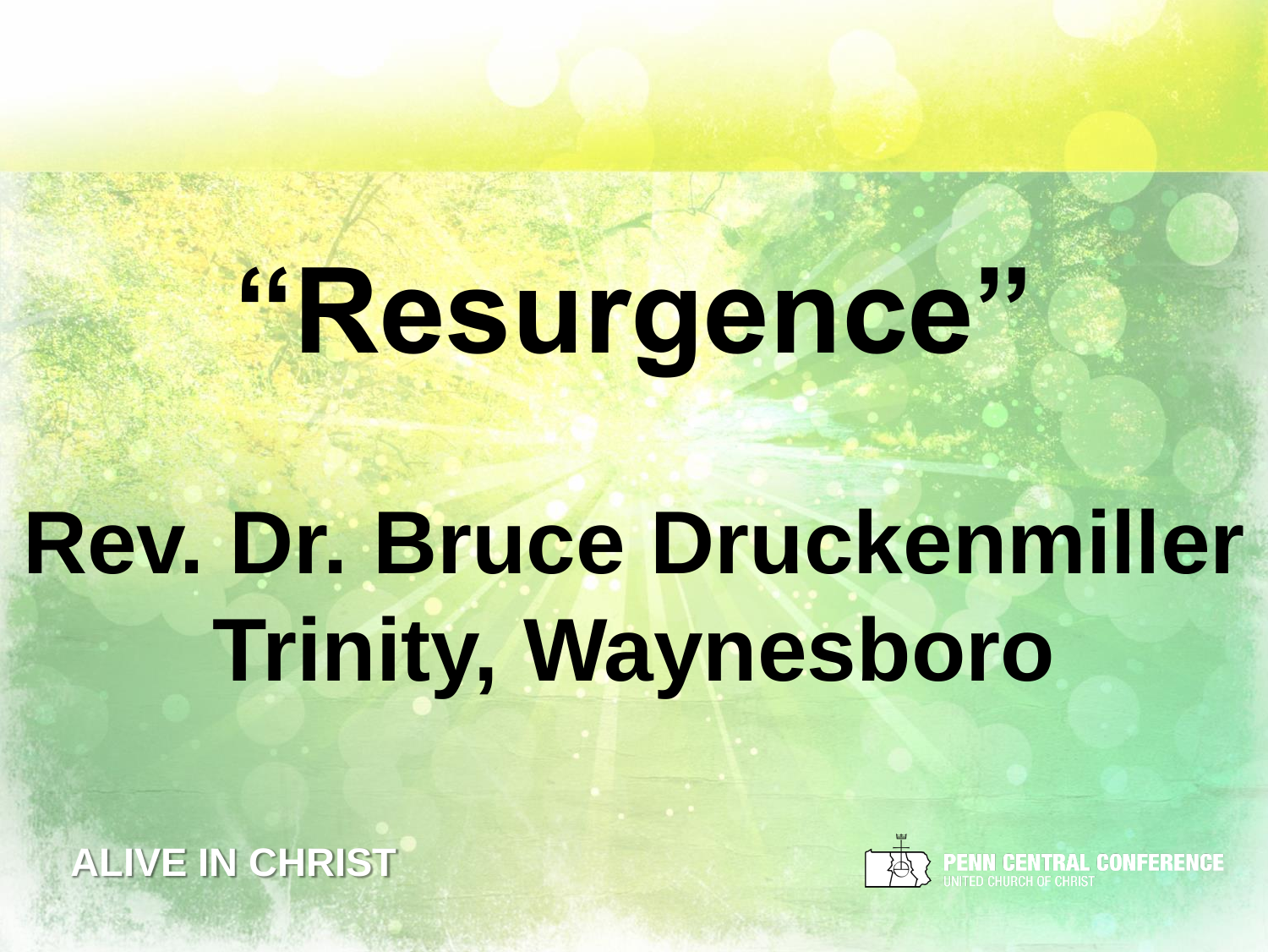#### **RESPONSE**

One: New life in Christ is being seen at Trinity United Church of Christ

**All: We give thanks to God for new life and for the gift of Resurgence in our churches, our conference, and in ourselves.**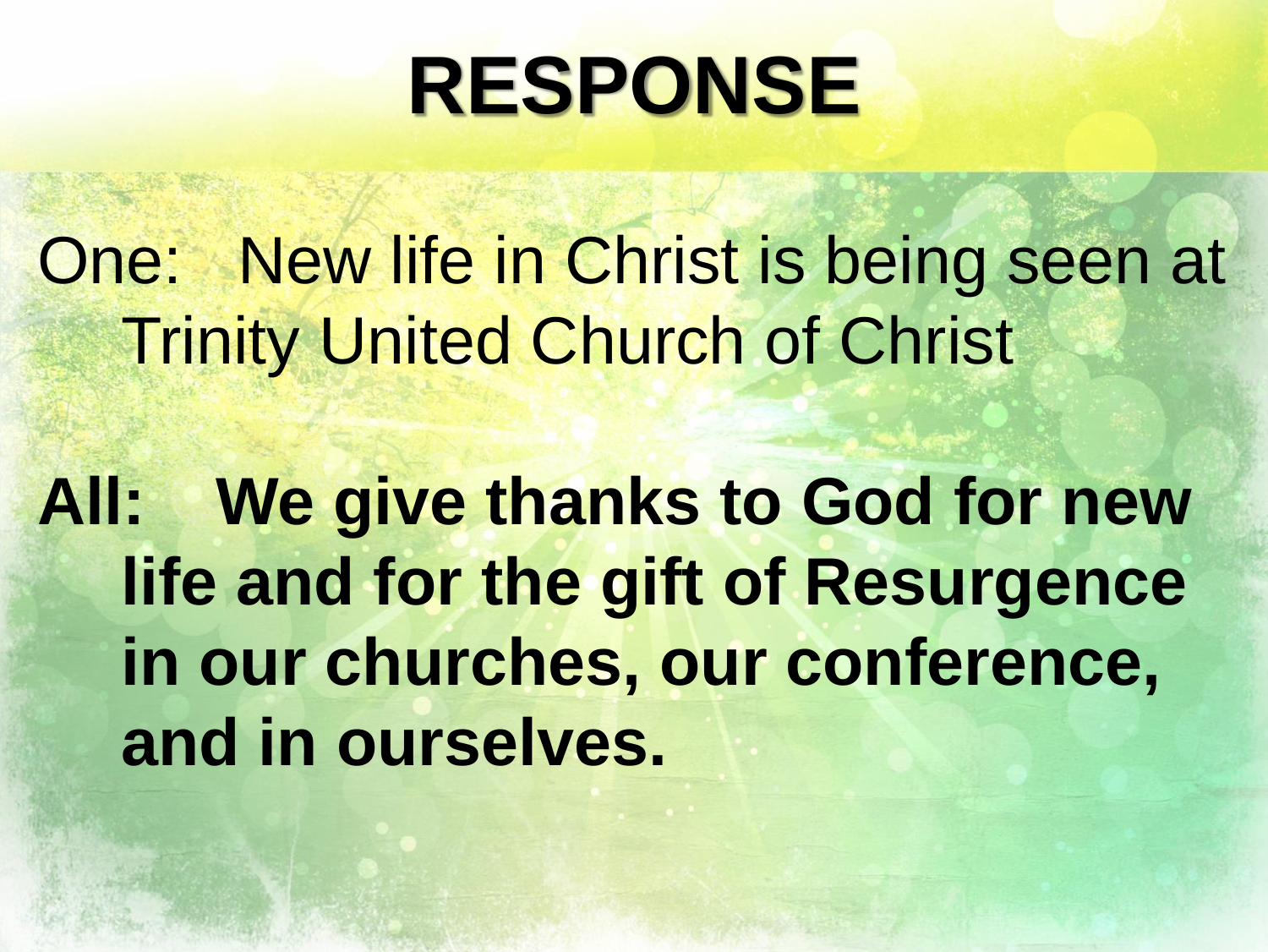# **"Resurrection"**

# **Pastor Tim Hogan St. Paul's, West Milton**

**ALIVE IN CHRIST**



**PENN CENTRAL CONFERENC**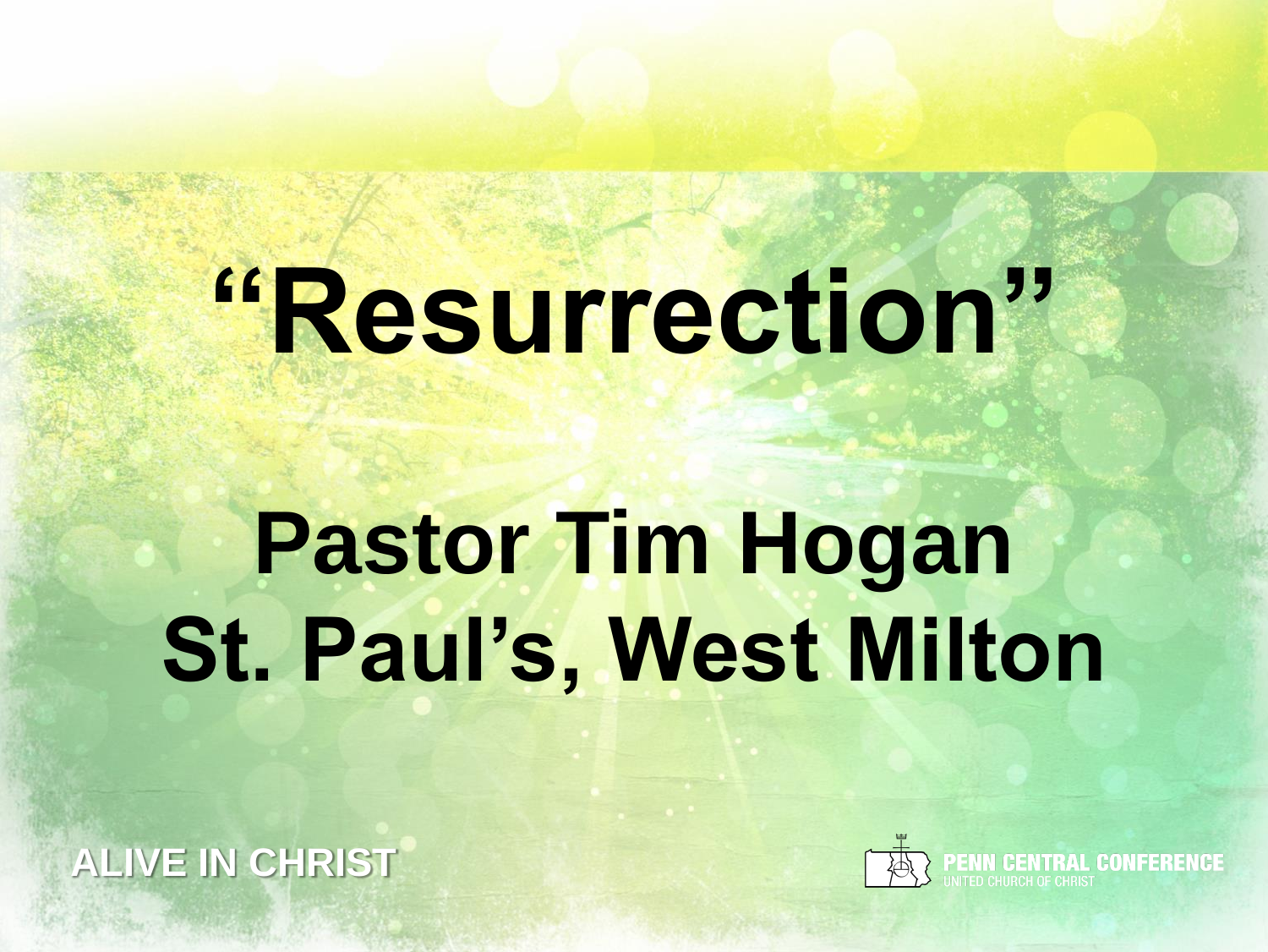#### **RESPONSE**

One: New life in Christ is being seen at St. Paul's United Church of Christ

**All: We give thanks to God for new life and for the gift of Resurrection in our churches, our conference, and in ourselves.**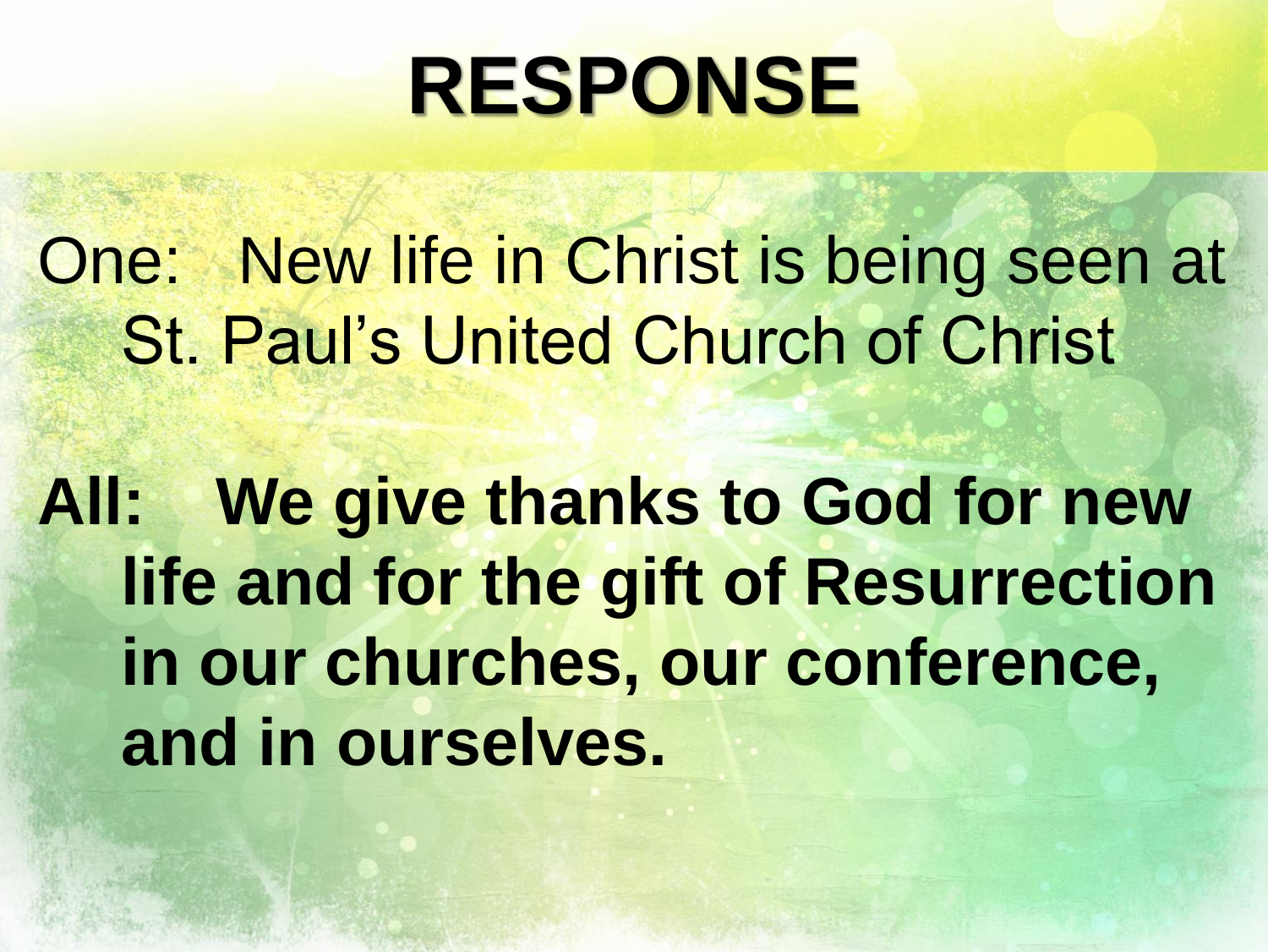# **"Reunion"**

# **Rev. Ron Oelrich Faith, York**

**ALIVE IN CHRIST**



**PENN CENTRAL CONFERENCE**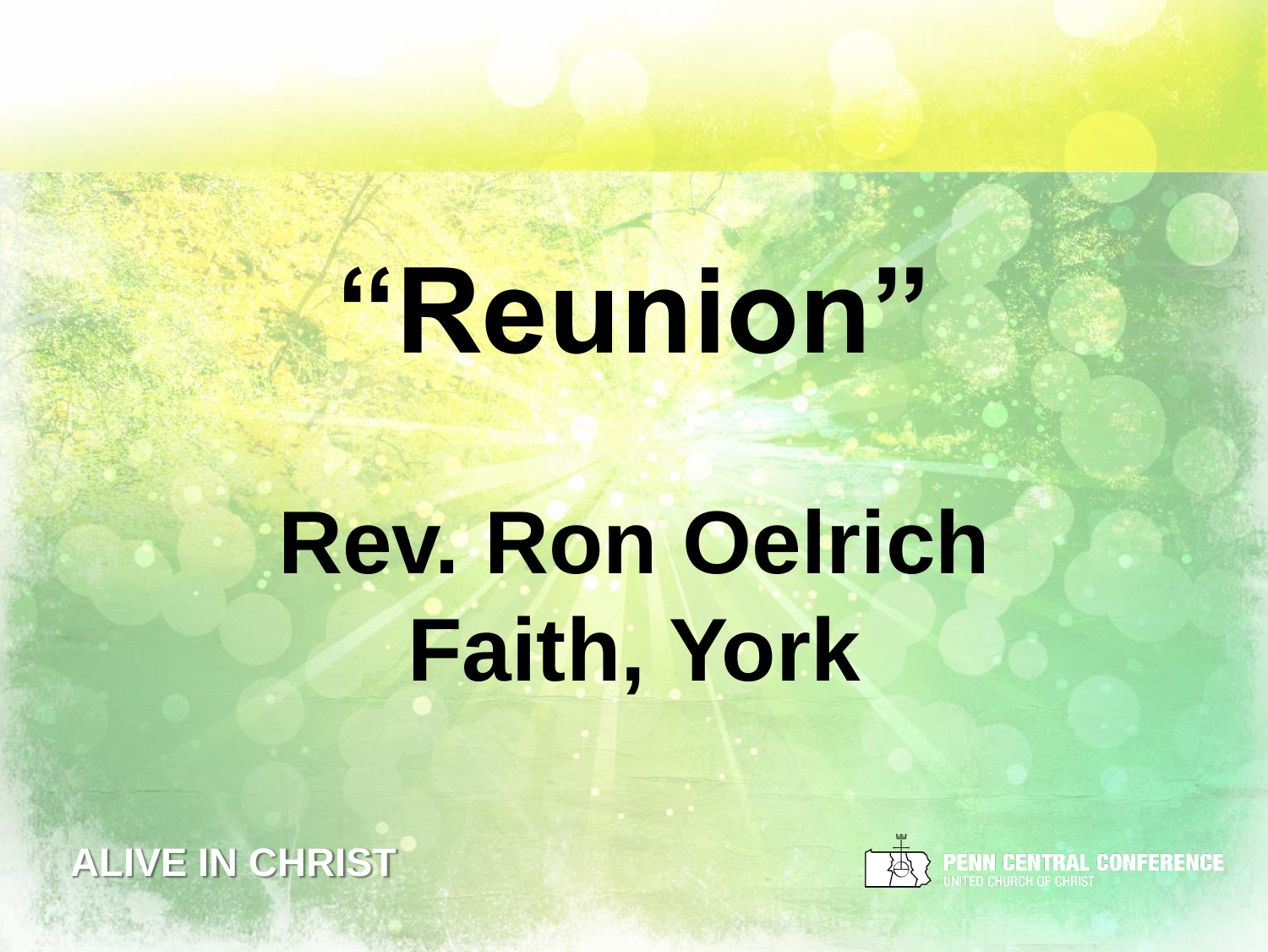#### **RESPONSE**

One: New life in Christ is being seen at Faith United Church of Christ

**All: We give thanks to God for new life and for the gift of Reunion in our churches, our conference, and in ourselves.**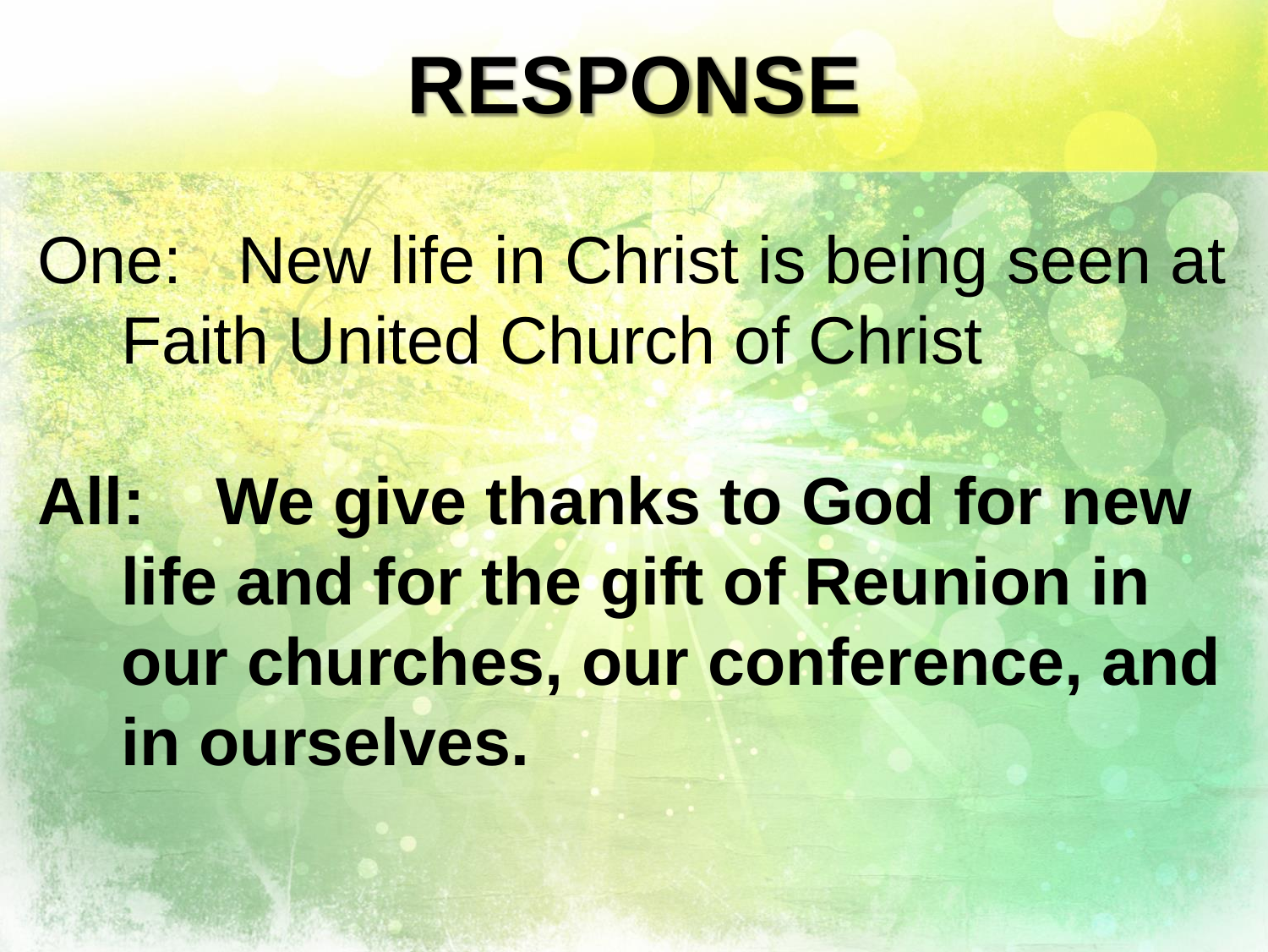### **JOYFUL, JOYFUL**

**ALL sing: Joyful, joyful, we adore you, God of glory, Lord of love; Hearts unfold like flowers before you, opening to the sun above. Melt the clouds of sin and sadness; drive the storms of doubt away; Giver of immortal gladness, fill us with the light of day!**

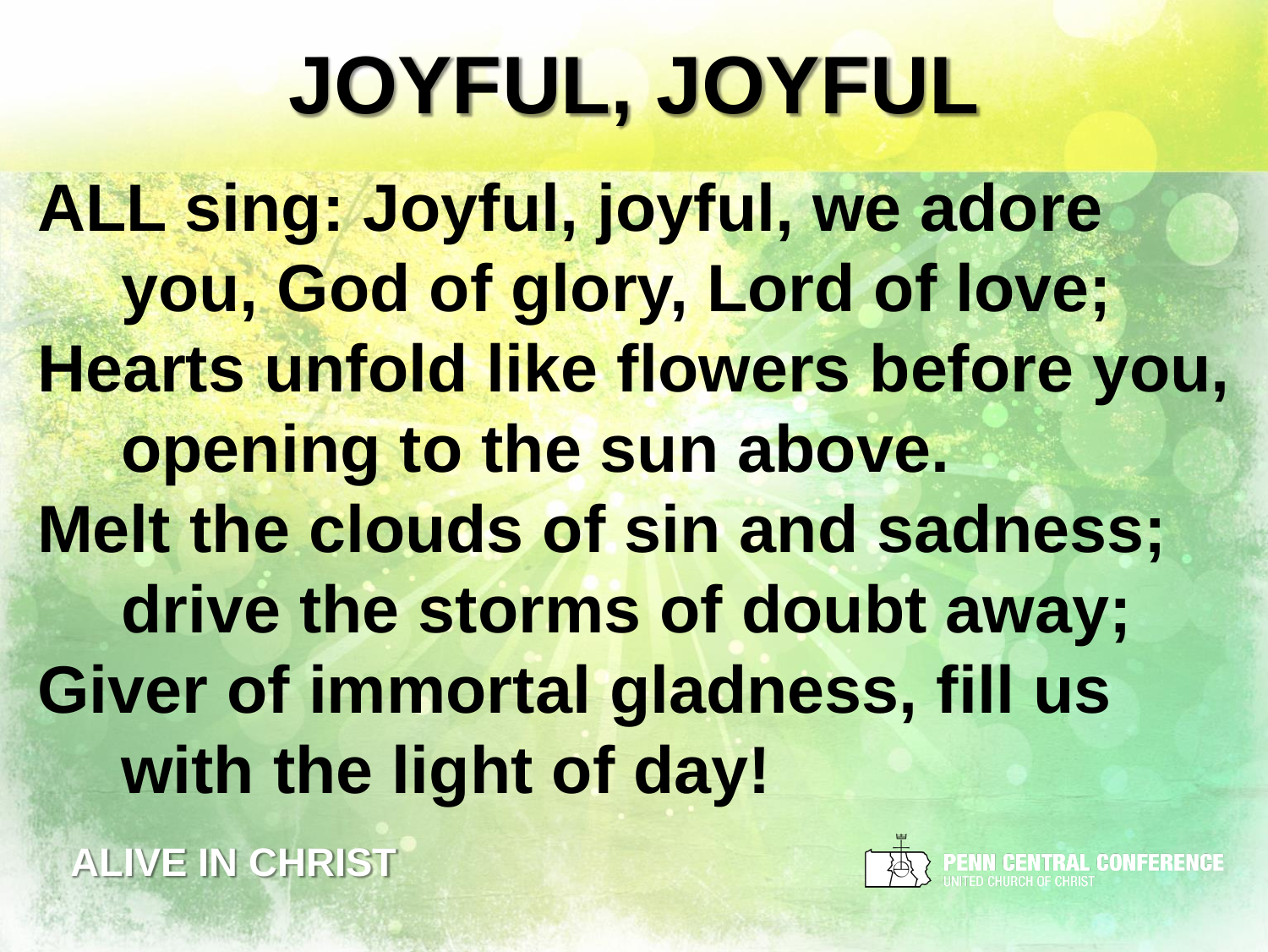### **CLOSING UNISON PRAYER**

**ALL: Holy and gracious God, we bless you for your everlasting love that impels us to share the good news of Jesus Christ, to witness to the ultimate hope for the world in the fulfillment of your will on earth, and to prepare the way for Christ to be known deeply in each individual life.**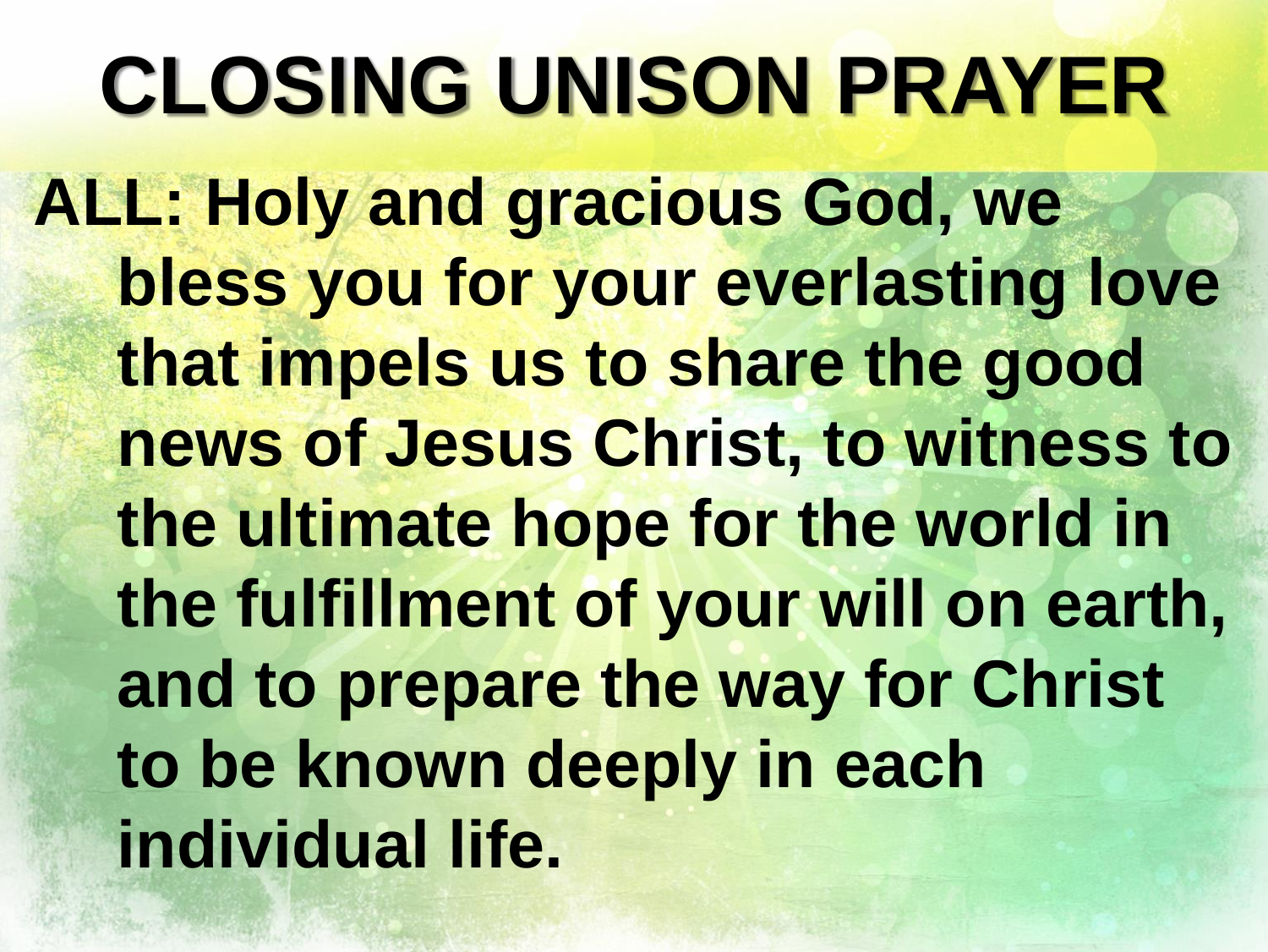**May we continue to live our lives in Christ, "rooted and built up in him and established in the faith, just as we were taught, abounding in thanksgiving." Listening God, be with us throughout our Annual Meeting as we seek to continue faithfully in your way by the power of the Holy Spirit and in the name of Jesus.**